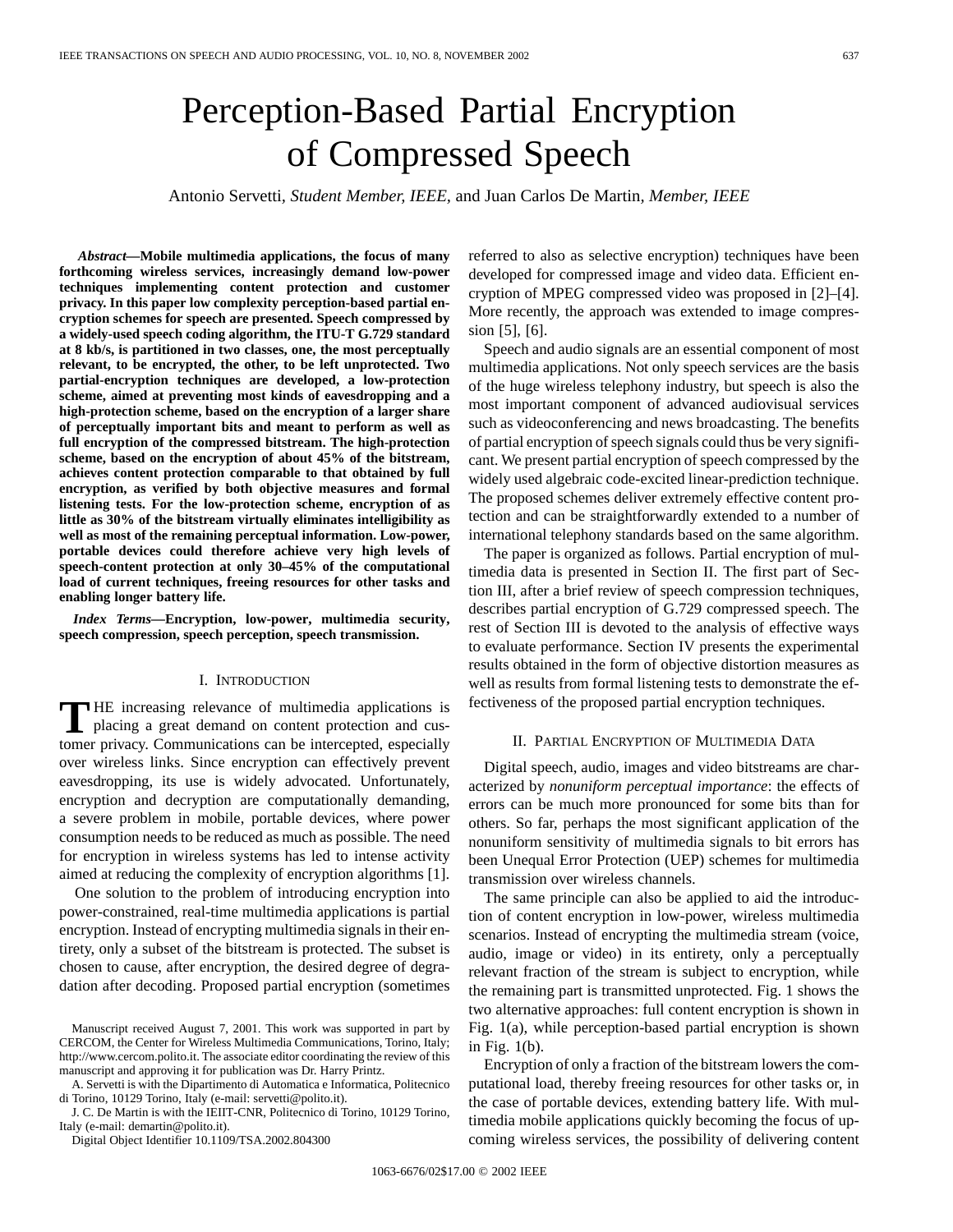

Fig. 1. Comparison between partial and full encryption schema.

protection and privacy with the minimum impact on power consumption is attractive and worth investigating.

#### III. PARTIAL ENCRYPTION OF COMPRESSED SPEECH

The bits of a compressed speech bitstream are not perceptually equally important. Bit errors can have vastly different perceptual impact, depending on specifically which bit is corrupted. Non-uniform bit sensitivity has been exploited to create channel coding schemes that deliver different levels of protection to different classes of bits. Such Unequal Error Protection approach achieves, for a given capacity, significantly better performance than uniform protection of all bits.

Perceptually based partial encryption, too, depends on perceptual classification of the bitstream. The objective, however, is not to preserve perceptual quality above given levels after transmission and decoding, but, on the contrary, to cause the desired degree of signal content degradation. More formally, a pre-requisite of partial encryption is to identify *the smallest subset of the compressed bitstream that, if made unavailable due to encryption, causes the desired amount of degradation at the decoder.* A smaller subset would not offer enough content protection, while a larger one would wastefully increase system complexity, with adverse effects on the battery life of portable devices.

For speech, degradation may mean a decrease of *naturalness*, a decrease of *intelligibility*, or both. While in speech transmission the focus is mostly on the former, for speech protection the attention is essentially on the latter. The assumption is, in fact, that an eavesdropper is mostly, if not only, interested in the semantic *content* of the communication and, possibly, in the identity of the speaker and only marginally interested in the degree of naturalness of the intercepted speech. The protection of other, potentially sensitive, kinds of information such as traffic patterns or the fact that a targeted person is using the phone are not addressed by the proposed technique.



Fig. 2. Block diagram of generic linear prediction based analysis-by-synthesis speech coder.

The analysis of bit error sensitivities for speech transmission is usually carried out by systematically corrupting a given bit and then measuring the corresponding drop in performance over a speech database. Both objective distortion measures and listening tests are normally employed. Such approach leads to an arrangement of the bits in order of perceptual importance.

## *A. Compression of Narrow-Band Speech*

Development of partial encryption techniques for multimedia signals require understanding of the bitstream format as well as of its perceptual relevance. Since in most cases multimedia signals are transmitted compressed, analysis of the compression algorithms is important.

In this work, the focus is on partial encryption techniques for telephone-bandwidth (or narrow-band) speech. Voice remains the fundamental service offered by wireless operators. Even in future media-rich wireless applications, speech will always be the basic functionality characterizing wireless communications. Moreover, in audio-visual communications, such as videoconferencing, it is well known that in case of limited channel capacity, audio quality is to be preserved at the expense of video quality.

Telephone-bandwidth (300–3400 Hz), toll-quality speech can be represented digitally at 64 kb/s with nonuniform PCM, as in the ITU-T standard G.711. During the last decade, however, approximately the same quality has been achieved at bit-rates in the 6–12 kb/s range by linear-prediction based analysis-by-synthesis (LPAS) speech coding techniques (e.g., [7]). Fig. 2 shows the block diagram of a generic LPAS speech coder: excitation signals, usually taken from a codebook, are passed through the synthesis filter and the resulting signal is compared to the input speech. The excitation signal that generates the minimum error is selected and its index transmitted to the decoder. Efficient search techniques are possible when the structure of the codebook is deterministic. Sparse codebooks with unity gain pulses have shown good performance and limited complexity. The speech coding technique based on such codebooks, sometimes referred to as Algebraic Code-Excited Linear Predictive coding (ACELP) [8], [9] is the basis for a number of speech coding telephony standards, including the ETSI GSM 12.2 kb/s Enhanced Full-Rate [10], the ETSI GSM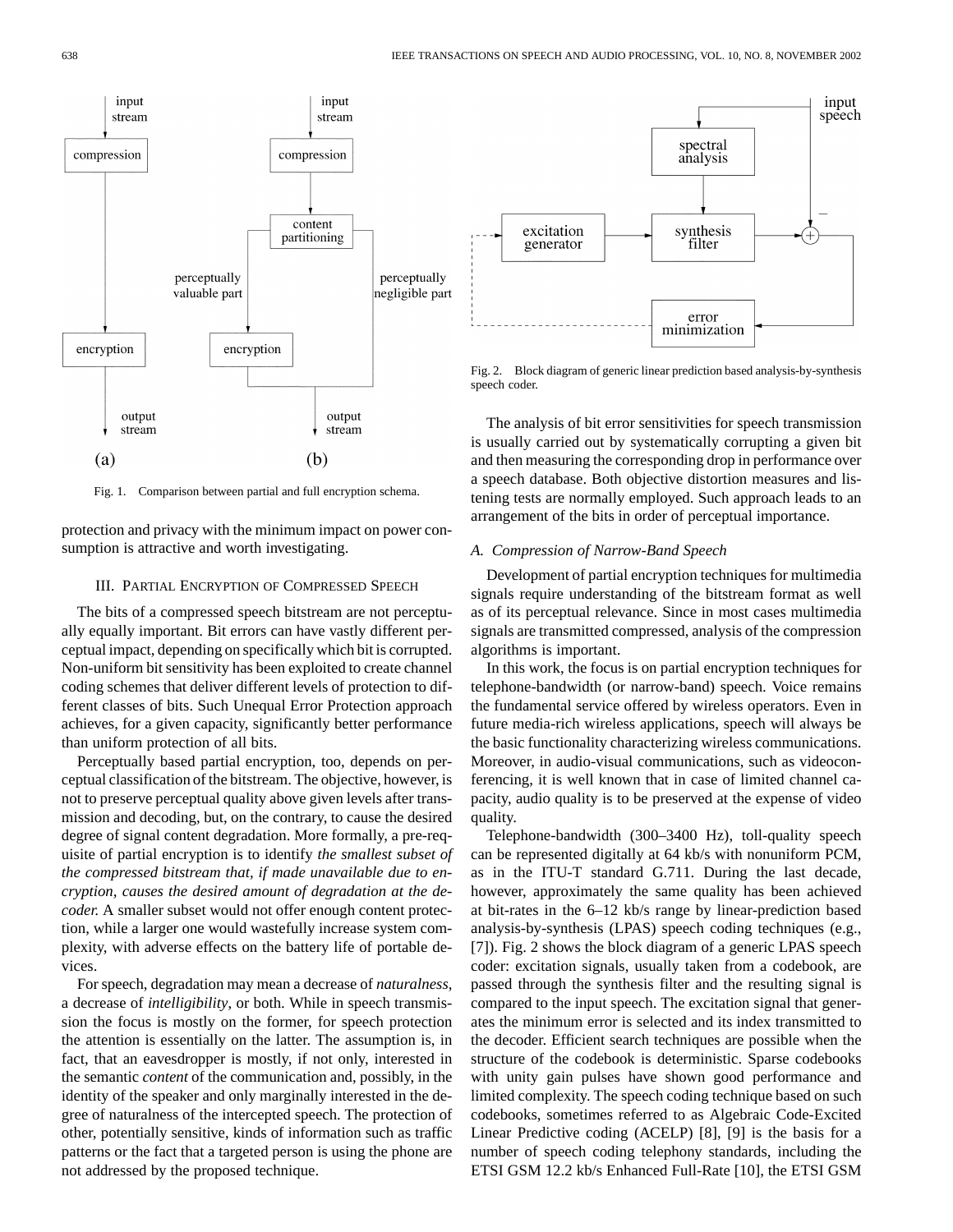TABLE I BIT ALLOCATION FOR ITU-T G.729

| Symbol          | Description                                  | <b>Bits</b> |
|-----------------|----------------------------------------------|-------------|
| L <sub>0</sub>  | Switched MA predictor index of LSP quantizer | 1           |
| L1              | First stage vector of LSP quantizer          |             |
| L <sub>2</sub>  | Second stage lower vector of LSP quantizer   | 5           |
| L3              | Second stage higher vector of LSP quantizer  | 5           |
| P <sub>1</sub>  | Pitch delay 1st subframe                     | 8           |
| P <sub>0</sub>  | Parity bit for pitch delay                   |             |
| S1              | Signs of fixed-codebook pulses 1st subframe  | 4           |
| C1              | Fixed codebook 1st subframe                  | 13          |
| GA <sub>1</sub> | Gain codebook (stage 1) 1st subframe         | 3           |
| GB1             | Gain codebook (stage 2) 1st subframe         | 4           |
| P <sub>2</sub>  | Pitch delay 2nd subframe                     | 5           |
| S <sub>2</sub>  | Signs of fixed-codebook pulses 2nd subframe  | 4           |
| C <sub>2</sub>  | Fixed codebook 2nd subframe                  | 13          |
| GA2             | Gain codebook (stage 1) 2nd subframe         | 3           |
| GB2             | Gain codebook (stage 2) 2nd subframe         |             |

4.75–12.2 kb/s Adaptive Multi-Rate [11], the TIA 7.4 kb/s IS-641 Enhanced Full-Rate [12], and the ITU-T 8 kb/s G.729 [13].

We chose to investigate partial encryption solutions for the ITU-T G.729 CS-ACELP speech coding standard. Extension to the other ACELP-based speech coding standards is straightforward. G.729 is widely used, most conspicuously in Voice over IP applications. It provides toll quality at 8 kb/s with low algorithmic delay and moderate complexity. The standard comprises several Annexes, including lower (6.4 kb/s) and higher (11.8 kb/s) bit-rate extensions, a voice activity detector and a low-complexity version.

To better understand partial encryption applied to G.729 compressed speech, the main features of the standard are briefly reviewed. The frame size is 10 ms (80 samples), divided into two subframes of 5 ms each. The spectral envelope information is computed at every frame, quantized with a predictive, split-VQ scheme and transmitted using 18 bits. Two adaptive-codebook indices are quantized, one per each subframe; the second index is differentially quantized with respect to the first, for a total of 8 and 5 bits, respectively. The fixed-codebook pulse positions and signs are represented with 13 and 4 bits per subframe, respectively. Finally, the gains for both the adaptive and fixed-codebook contributions are vector quantized with 7 bits per subframe, using a two-stage conjugate structure codebook, for an overall total of 80 bits. Table I shows the bit allocation for G.729.

# *B. Partial Encryption of G.729 Speech*

For G.729, several UEP schemes have been proposed (see, e.g., [14] and [15]). The minimum set of class 1 bits reported in [15], i.e., the 36 bits (out of 80) absolutely requiring error protection, was taken as the reference to start to experiment with partial encryption of G.729 compressed speech. A tool developed in MATLAB was used in the selection process: using a graphical interface, shown in Fig. 3, specific subsets of the G.729 bitstream could be selected, on a parameter by parameter basis, encrypted and the result immediately played back for perceptual evaluation. Knowledge of the perceptual significance of each parameter guided the process: spectral envelope and its essential role in intelligibility; gain and its role in discrimination

| Filename:                    |                                   |   | IT03M031a            | Play                             | 36 bits<br>45.00%                   |
|------------------------------|-----------------------------------|---|----------------------|----------------------------------|-------------------------------------|
|                              | Switch of LSP quantizer           | 0 |                      |                                  | Þ                                   |
|                              | First stage vector of LSP         | 7 | $\blacktriangleleft$ |                                  |                                     |
|                              | Second stage lower vector of LSP  | 5 |                      |                                  |                                     |
|                              | Second stage higher vector of LSP | 0 |                      |                                  | $\blacktriangleright$               |
|                              | Pitch delay 1st sbF               | 7 |                      |                                  | $\blacktriangleright$               |
|                              | Parity bit                        | 0 |                      |                                  | $\blacktriangleright$               |
|                              | Signs of pulses 1st sbF           | 0 |                      |                                  | E                                   |
| Fixed codebook 1st sbF       |                                   | 0 |                      |                                  | $\blacktriangleright$               |
| Gain codebook stage1 1st sbF |                                   | 3 |                      |                                  | Þ                                   |
| Gain codebook stage2 1st sbF |                                   | 4 |                      |                                  | $\blacktriangleright$               |
| Pitch delay 2nd sbF          |                                   | 3 | к                    |                                  | $\blacktriangleright$               |
| Fixed codebook 2st sbF       |                                   | 0 |                      |                                  | $\blacktriangleright$               |
| Signs of pulses 2nd sbF      |                                   | 0 |                      |                                  | $\blacktriangleright$               |
| Gain codebook stage1 2nd sbF |                                   | 3 |                      |                                  | $\mathbf{r}$                        |
| Gain codebook stage2 2nd sbF |                                   | 4 |                      |                                  | Þ                                   |
| C Encryption                 | Concealment                       |   | Irandom              |                                  | Segmental SNR (20ms)<br>$-16.70$ dB |
| o<br>Protection              | G.<br>Frame errors                |   | Random errors        | $\boldsymbol{\mathcal{U}}$<br>25 | <b>Spectral Distortion</b>          |
|                              | <b>Bit errors</b><br>O.           |   | Burst errors         | $\frac{2}{6}$<br>25              | 7.45dB                              |

Fig. 3. Matlab tool to apply selective encryption to a G.729 compressed bitstream.

of voiced and unvoiced speech and between speech and silence; pitch period and gender identification.

After systematic informal listening tests, two sets of bits were finally selected: a larger, high-protection set, aimed at offering very strong protection against eavesdropping; and a smaller, medium-protection set, intended to eliminate intelligibility, but perhaps leaving in the bitstream some lesser clues about the speech stream.

The high-protection set (or HIGH scheme) is shown in Fig. 4(a). It covers 36 bits out of 80, 45% of the overall bitrate and coincides with the minimum set of class 1 proposed in [15]. It includes vector quantization indices L1 and L2, line spectral frequencies, the first seven most significant bits (MSB's) of the absolutely quantized pitch period (first subframe) and the first three MSB's of the differentially quantized pitch period (second subframe). The four gain indices are also integrally protected. Three essential features of speech, spectral envelope, pitch contour and gain contour, are, therefore, severely, if not completely, degraded.

The low-protection set (or LOW scheme) is shown in Fig. 4(b). It covers 24 bits out of 80 and it protects the same parameters protected by the HIGH scheme. Protection, however, is weaker for all parameters, except P2 (differentially encoded pitch). The two least significant bits (LSB's) of L1, L2, GB1 and GB2 are now unprotected, together with the LSB of GA1 and GA2. As for the HIGH scheme, the LSF index L3 and pulse signs and locations are completely unprotected.

It is straightforward to adapt the proposed partial encryption schemes to other ACELP speech coders, such as the ETSI GSM EFR and AMR standards, or the TIA IS-641 EFR. The parameters of those coders are, in fact, very similar and the underlying algorithm is essentially the same.

Cryptoanalysis of partially encrypted bitstreams proved to be troublesome. The unprotected bits, in fact, are in general very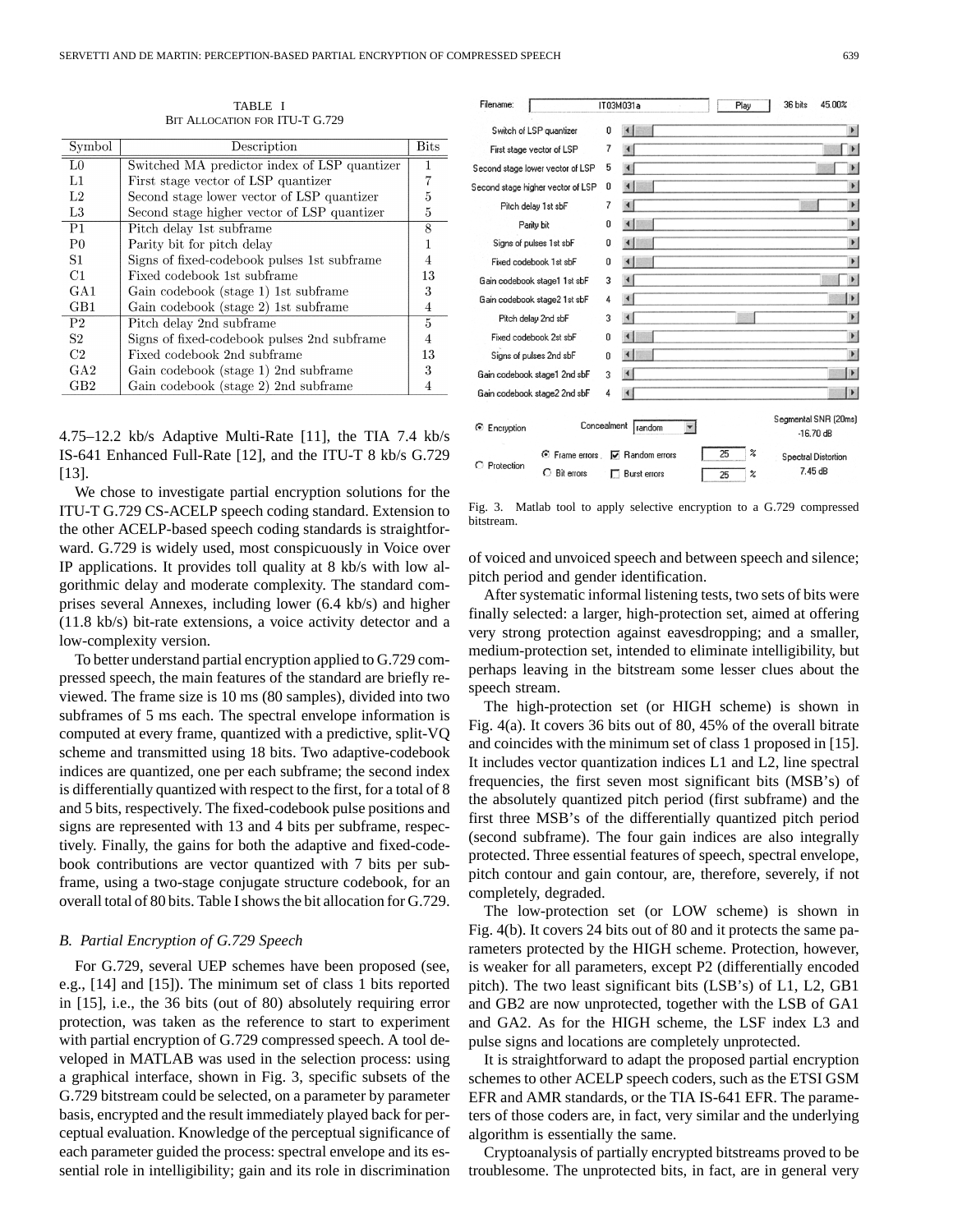

Fig. 4. Partial encryption schemes for G.729: HIGH (a) and LOW (b) bit allocations are shown, MSB to LSB moving from left to right. Bits subject to encryption are shown in gray.

weakly correlated with the encrypted bits. The correlation is low not only between parameters, such as, e.g., the unprotected fixed-codebook pulse locations (C1 and C2 in Fig. 4) and the encrypted line spectral frequencies (L1, L2); it is also negligible between encrypted and unencrypted bits belonging to the same parameter, especially when vector quantization is employed. It is, however, not unconceivable that a determined attacker could try to identify a speaker, particularly for a small number of potential speakers, by means of a Gaussian mixture model using only the unencrypted bits. Although this is unlikely to be an easy problem, the approach could be the subject of further study.

The security of the proposed technique depends on the security of the encryption layer that cyphers the protected bits. For the remainder the this work, we will assume perfect encryption, that is, all protected bits are unavailable for decoding. Even more effective security could be possible if the identity of the encrypted bits in each frame is, instead of being pre-determined, selected by a pseudo-random sequence, resulting in double encryption. The total number of bits encrypted would be the same, resulting in approximately the same power usage, but obtaining partial information based on the unencrypted bits would be even more difficult.

## *C. Performance Evaluation*

Performance of the proposed partial encryption schemes was evaluated:

1) by signal inspection, in both the time and the frequency domains;

2) by means of objective distortion measures;

3) by means of formal listening tests.

The first approach consisted in analyzing specific features of speech signals subjected to partial encryption. Both spectral and temporal features, in fact, carry well-studied perceptual significance: the spectral envelope and in particular formant frequencies and bandwidths, is closely related to phoneme identification. Quasiperiodicity of the time-domain signal, or, equivalently, harmonic structure of the signal spectrum, are connected to voicing and, through the absolute value of the fundamental frequency, to gender identification.

The second evaluation approach was based on objective quality measures. In particular, segmental signal-to-noise ratio (segSNR) and Spectral Distortion (SD) were employed to evaluate the effectiveness of competing partial encryption schemes.

The third approach consisted of formal listening tests concerning the absolute performance of the proposed schemes. Since standard quality-oriented listening tests, such as Mean Opinion Scores (MOS) or A-B comparison tests, would not provide direct information about intelligibility or speaker/gender identification, new subjective tests needed to be designed. The attention was focused on the following tasks:

- 1) intelligibility;
- 2) gender identification;
- 3) plain-text identification;
- 4) speech/non speech discrimination.

Both high and low-encryption schemes were designed to prevent comprehension. Listeners were therefore asked to listen to a sentence, in their own mother language, but unknown to them and then give an intelligibility score based on a 5-point scale: "5–Full," "4–Good," "3–Fair," "2–Poor," "1–Nothing." If the score was greater than one, that is, if the listener deemed to have understood one or more words, he/she was asked to write them down and then to listen to the clear-text sentence, to verify his/her judgment. In case of match between perceived and original words, the score was confirmed, otherwise it was downgraded to "1–Nothing." Matches were rather loosely evaluated: acoustical similarity between estimates and original words was enough to confirm the first score. Listeners were free to listen to the sentences as many time as desired, thus approaching the condition of an offline analyst rather than a real-time eavesdropper.

The second experiment focused on gender identification. Listeners were asked to listen to encrypted sentences and to guess the speaker gender as "male," "female," or "don't know." Again, they were free to repeat their listening experience at will.

The third experiment concerned the case of speech communications based on a limited vocabulary, e.g., commands, or prompts of an automated response system. In such cases, the eavesdropper is assumed to know the vocabulary and the objective of the protection scheme is to obtain rates of successful identification comparable to random choice. In our case, listeners heard four clear-text sentences. Successively, they heard one of the four sentences, randomly chosen, encrypted and they were asked to match it with one of the four original sentences, or to vote "don't know." Repeated listenings, in any order, were allowed.

Finally, the fourth experiment evaluated the ability to discriminate between speech and nonspeech encrypted signals.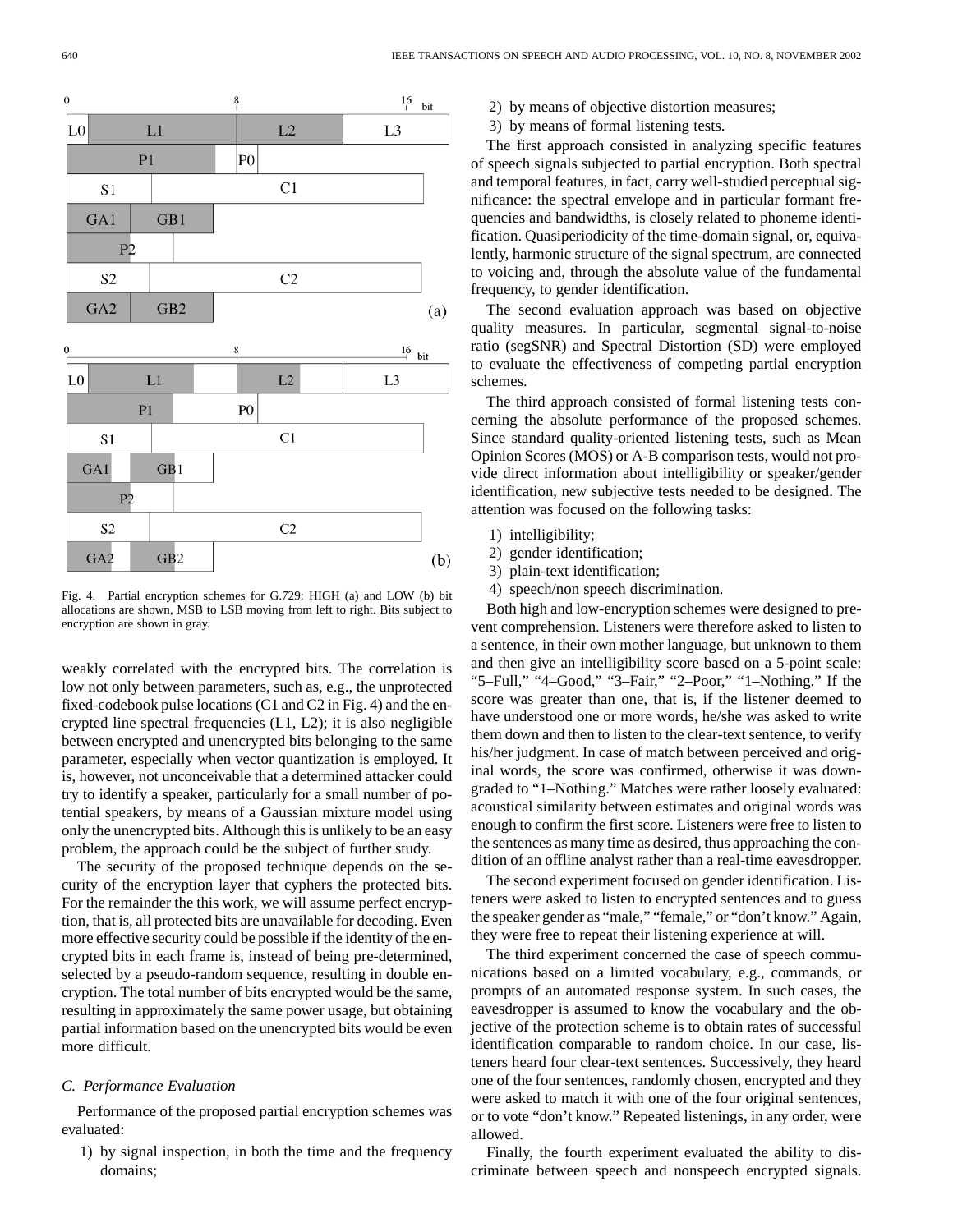



Fig. 5. Partial encryption of a sentence (Italian text "Il carrettiere frusta il cavallo troppo lento"): the original signal is shown in (a). Partially encrypted signals using the (b) HIGH and (c) LOW encryption schemes for G.729 are shown.

This ability could be of interest to an eavesdropper scanning for speech vs. silence in a database of speech recordings. In this case, listeners were asked to classify the signals as "speech," "nonspeech" or "don't know."

## IV. RESULTS AND DISCUSSION

Both the HIGH and LOW partial-encryption schemes were applied to flat filtered clean speech taken from the NTT Multilingual Speech Database. The material was encoded using the ITU-T G.729 floating-point reference software. The resulting bitstreams were partitioned according to the schemes shown in Fig. 4, with the encrypted bits assumed to be perfectly protected and thus replaced with a random sequence of binary digits. Finally, standard-compliant G.729 decoding generated the output material.

## *A. Signal Inspection*

Fig. 5 shows an example sentence. Comparison of the original signal, shown in Fig. 5(a), to the signal subject to HIGH partial encryption, shown in Fig. 5(b), indicates a very high degree of content destruction. Analysis of the partially encrypted signal alone does not even permit to discriminate between speech and silence. Informal listening confirms that the signal sounds noiselike, with no hints of perceptual content.

The effects of the LOW partial encryption scheme are shown in Fig. 5(c). In this case, the energy contour of the sentence

Fig. 6. Partial encryption of speech signal corresponding to the word fragment /tiere/ (final part of Italian word "carrettiere"): the original signal is shown in (a). Partially encrypted signals using the (b) HIGH and (c) LOW encryption schemes for G.729 are shown.

is fairly well preserved. Inter-word pauses, as well as silences before and after the sentence, are easily identified. Intelligibility is still practically zero, but the perception that the noise-like signal might be speech, albeit highly distorted, is possible.

Fig. 6 shows a fragment of the previous sentence, more specifically the final part, /tiere/, of the Italian word "carrettiere." The signal is characterized by a plosive sound, /t/, followed by strongly voiced phonemes, /iere/. The HIGH encryption scheme erases both the time-domain structure of the plosive and the periodicity of the voiced part, as shown in Fig. 6(b). Significantly more is apparently retained, at least in the time-domain, after LOW partial encryption, as can be seen in Fig.  $6(c)$ .

Since most of the analysis performed by the hearing system is in the frequency domain, the spectrum of the penultimate vowel of the same word fragment, /tiere/, has been analyzed. Fig. 7(a) shows the magnitude spectrum of the original vowel. A clear harmonic structure with fundamental frequency of approximately 250 Hz characterizes most of the spectrum. A spectral envelope with at least two formants is distinctly discernible. Both the HIGH and the LOW encryption schemes completely eliminate the harmonic structure, as shown in Fig. 7(b) and (c). The HIGH encryption scheme leaves almost no detectable spectral envelope, confirming the total absence of perceptual content suggested by informal listening.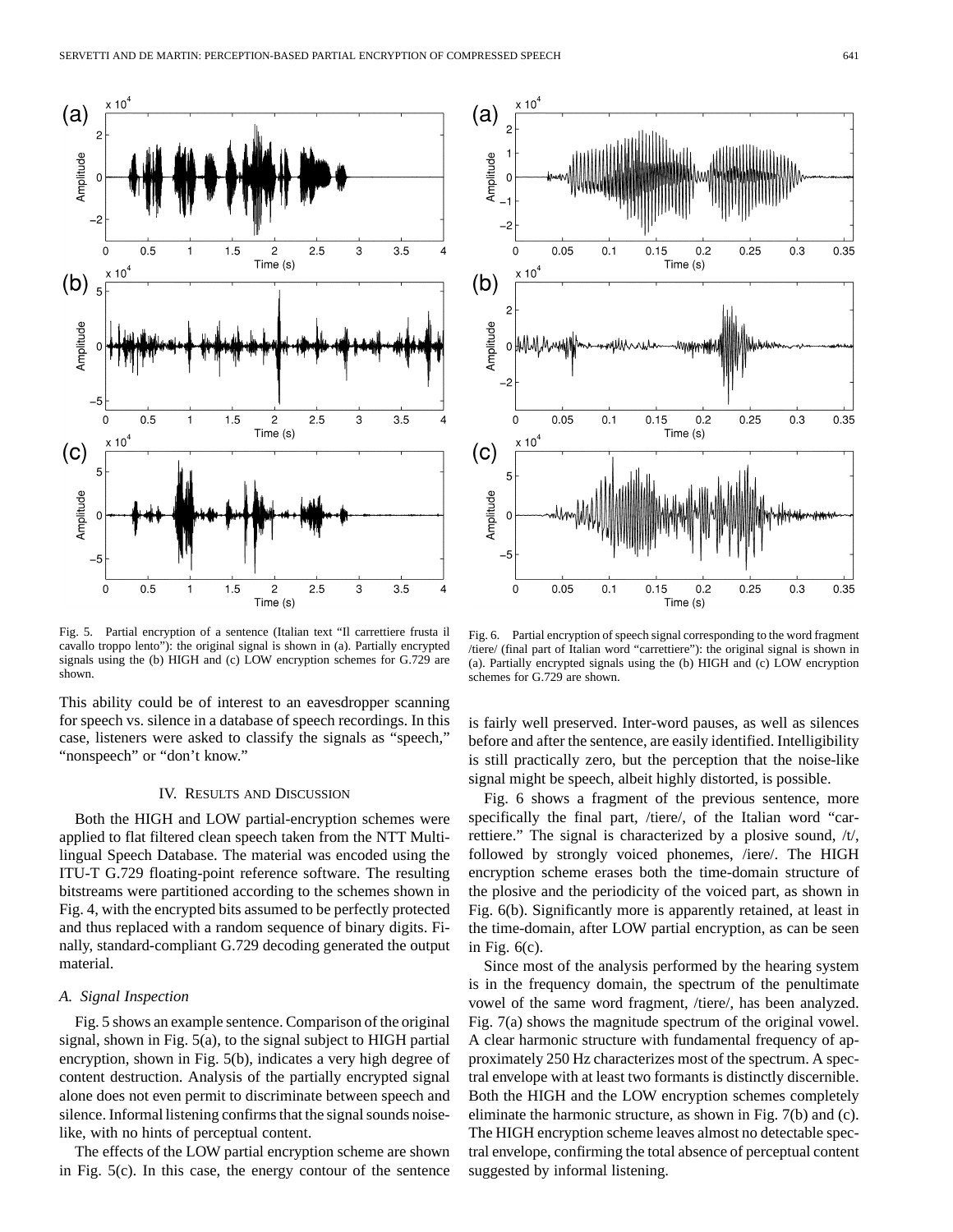TABLE II OBJECTIVE DISTORTION MEASURES OF PARTIALLY ENCRYPTED SPEECH WITH RESPECT TO ORIGINAL SPEECH; COMPUTED OVER 192 4-SECOND SENTENCES (50% MALE, 50% FEMALE). SEGMENTAL SNR VALUES FOR 20-MS SEGMENTS

|                     |                   | FULL encryption   HIGH encryption   LOW encryption |                   |
|---------------------|-------------------|----------------------------------------------------|-------------------|
| Segmental SNR       | -18.74 dB         | -18.41 dB                                          | -9.91 dB          |
| Spectral Distortion | $8.14 \text{ dB}$ | $7.60 \text{ dB}$                                  | $6.23 \text{ dB}$ |

TABLE III

| FORMAL LISTENING TEST RESULTS FOR EXPERIMENTS 1 THROUGH 4 |  |
|-----------------------------------------------------------|--|
|-----------------------------------------------------------|--|

| Experiment                             | <b>HIGH</b> encryption |          |                       | LOW encryption |          |          |
|----------------------------------------|------------------------|----------|-----------------------|----------------|----------|----------|
| 1. Intelligibility $(1 \text{ to } 5)$ |                        | 1.00     |                       | 1.11           |          |          |
|                                        | No vote                | True     | False                 | No vote        | True     | False    |
| 2. Gender Identification               | $35.6\%$               | $41.4\%$ | $23.0\ \overline{\%}$ | $22.1\%$       | $60.6\%$ | $17.3\%$ |
| 3. Plain-Text Identification           | $30.8\%$               | 17.9 %   | $51.\overline{3~\%}$  | 18.0 %         | 41.0 %   | 41.0 $%$ |
| 4. Speech/Non-Speech Discrimination    | $14.4\%$               | 44.2 %   | 41.4 %                | $10.6\%$       | $60.6\%$ | 28.8%    |



Fig. 7. Partial encryption of speech signal corresponding to a vowel (the penultimate /e/ sound of the Italian word "carrettiere"): magnitude spectrum of the original signal is shown in (a). Magnitude spectra for partially encrypted G.729 signals using the (b) HIGH and (c) LOW encryption schemes are shown.

#### *B. Objective Performance Measures*

Segmental signal-to-noise ratio (segSNR) and spectral distortion (SD) were used to objectively assess the performance of the partial encryption schemes under investigation. Speech material consisting of 192 sentences, each four seconds long, spoken by both male and female speakers, were encoded using the ITU-T G.729 reference software and then partially encrypted with the proposed HIGH and LOW schemes. Although absolute segSNR and SD values are not descriptive per se, they are quite useful to compare the performance of different partial encryption schemes and to supplement other performance evaluation data.

Segmental SNR was used to compare partially encrypted signals to corresponding clear-text sentences. The segment size was 20 ms, no overlapping, no threshold. Table II shows the segSNR values for both HIGH and LOW partial encryption schemes. The performance gap between the schemes is almost 9 dB. HIGH encryption is only 0.3 dB below the performance of full encryption.

Table II also reports Spectral Distortion (SD) values for HIGH, LOW and full encryption schemes. As in the case of segSNR, the performance of HIGH encryption is very close to that of full encryption  $(-0.5 \text{ dB})$  and significantly higher than the performance of LOW scheme  $(+1.4 \text{ dB})$ .

In the following Section, we will see how the insight gained by signal inspection and objective performance measures correlate with the responses of listeners in formal listening tests.

#### *C. Formal Listening Tests*

The test material was presented to 13 different listeners, all using headphones in a controlled environment. The four experiments described in Section III-C were carried out to assess the subjective performance of HIGH and LOW partial encryption. For the first experiment (intelligibility), sixteen sentences (eight for HIGH and eight for LOW encryption), each four seconds long, were used, as for the second (gender identification) and fourth (speech/nonspeech discrimination) experiments. For the third experiment (plain-text identification), six sets (three for HIGH, three for LOW) of four sentences each were used.

Table III shows the overall results. For HIGH encryption, the intelligibility average score was precisely 1.0, corresponding to "Nothing" in the five point scale described in a previous section: nothing intelligible was ever discerned in the 104 stimuli presented to the listeners. Moreover, no score downgrading ever took place, i.e., no listener ever had the perception of understanding a word. For LOW encryption, the intelligibility average score was 1.11. In a few cases, in fact, the listeners indicated to have understood something and, by a rather loose verification criterion, their perception was close enough to the original unencrypted signal to be classified as successful.

The success rate for gender identification was certainly statistically better than random guesses for LOW partial encryption. For HIGH encryption, too, identification rate is statistically